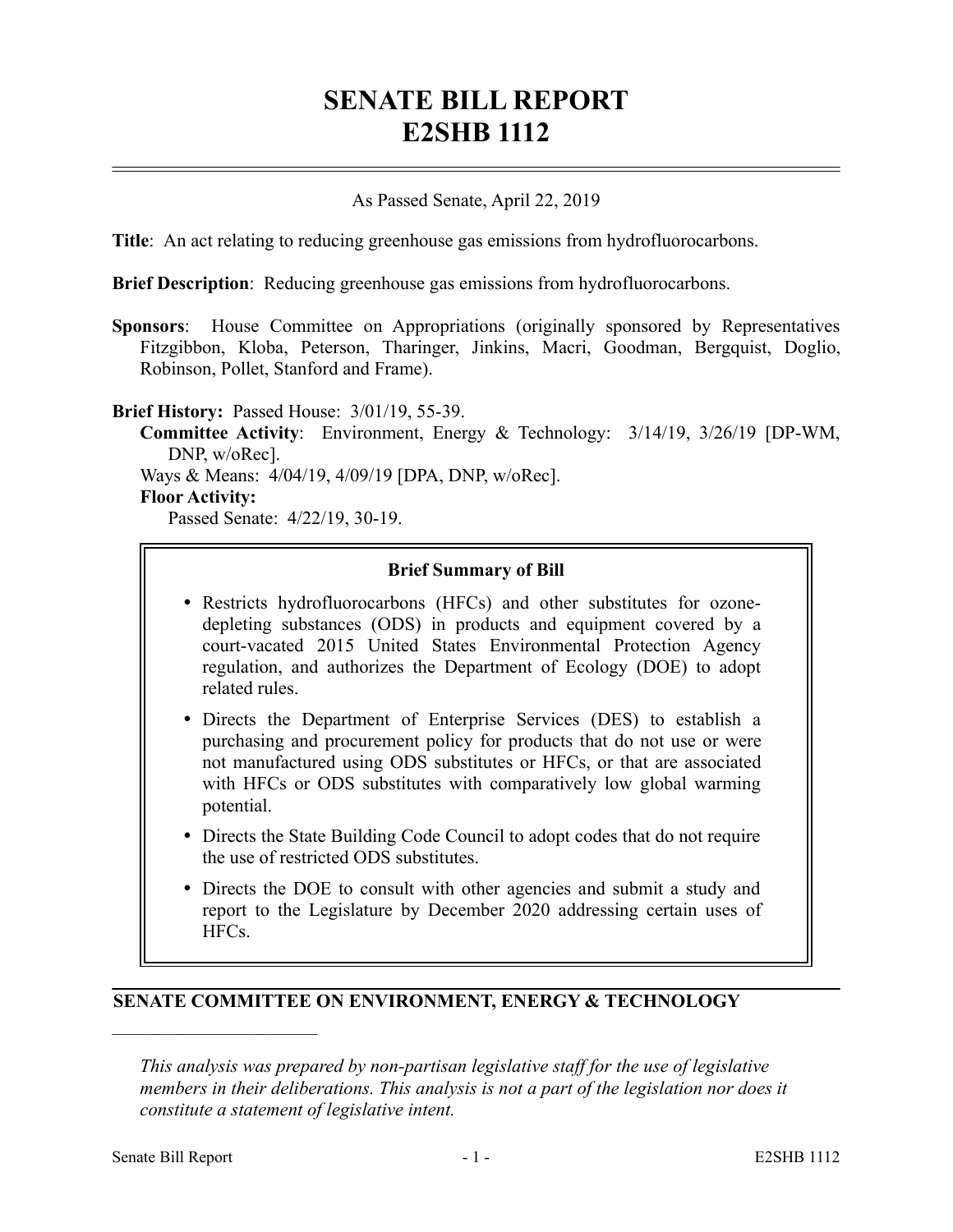**Majority Report**: Do pass and be referred to Committee on Ways & Means.

Signed by Senators Carlyle, Chair; Palumbo, Vice Chair; Billig, Das, Hobbs, Liias, McCoy, Nguyen, Rivers and Wellman.

**Minority Report**: Do not pass.

Signed by Senator Short.

**Minority Report**: That it be referred without recommendation.

Signed by Senators Ericksen, Ranking Member; Fortunato, Assistant Ranking Member, Environment.

**Staff**: Greg Vogel (786-7413)

# **SENATE COMMITTEE ON WAYS & MEANS**

## **Majority Report**: Do pass as amended.

Signed by Senators Rolfes, Chair; Frockt, Vice Chair, Operating, Capital Lead; Billig, Carlyle, Conway, Darneille, Hasegawa, Hunt, Keiser, Liias, Palumbo, Pedersen and Rivers.

## **Minority Report**: Do not pass.

Signed by Senators Brown, Assistant Ranking Member, Operating; Honeyford, Assistant Ranking Member, Capital; Bailey, Becker, Schoesler, Wagoner and Warnick.

**Minority Report**: That it be referred without recommendation. Signed by Senator Braun, Ranking Member.

**Staff**: Jed Herman (786-7346)

**Background**: Hydrofluorocarbons and Greenhouse Gas Emissions. HFCs are a category of gases used primarily as refrigerants in a variety of commercial and industrial applications. HFCs are among the greenhouse gases (GHGs) identified by the United States Environmental Protection Agency (EPA) and DOE as a result of their capacity to trap heat in the earth's atmosphere. According to the EPA, the global warming potential (GWP) of HFCs and other GHGs is measured as a function of how much of the gas is concentrated in the atmosphere, how long the gas stays in the atmosphere, and how strongly the particular gas affects global atmospheric temperatures. Under state law, the GWP of GHGs are measured in terms of their equivalence to the emission of an identical volume of carbon dioxide over a 100-year timeframe—carbon dioxide equivalent or CO2e. In rules adopted by DOE for purposes of measuring GHG emissions, the GWP of HFCs ranges from 12 to 14,800.

DOE must report to the Governor and Legislature by December 31st of even-numbered years regarding total GHG emissions and GHG emissions by source sector in Washington. According to the most recent report to the Legislature in December 2018, HFCs and ODS substitutes accounted for 3.76 million tons of CO2e out of the state's total reported GHG emissions of 97.4 million tons of CO2e in 2015.

Federal Regulation of Ozone-Depleting Substances. In 1987, the United States and other members of the United Nations committed, in an agreement known as the Montreal Protocol,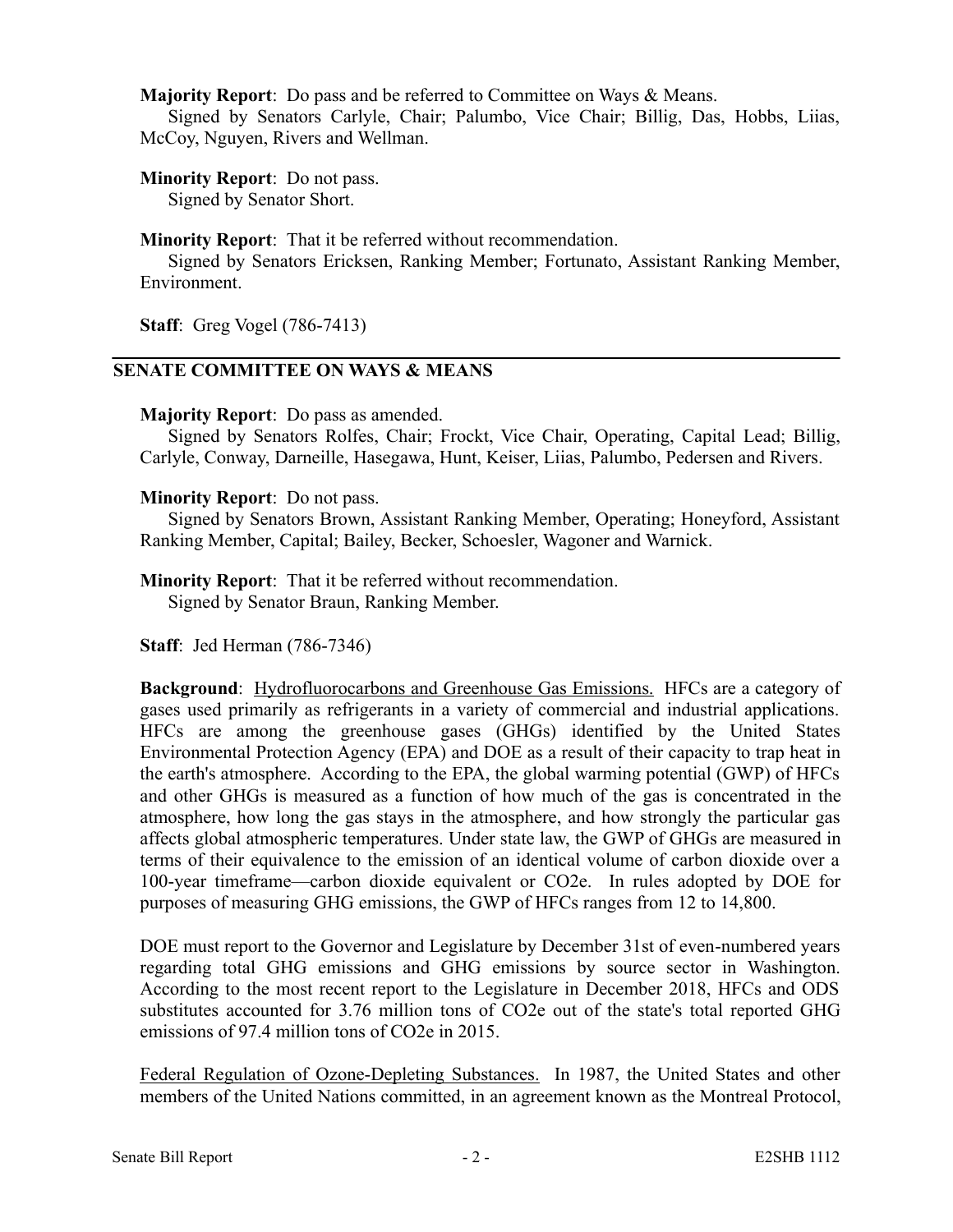to phase out the use of certain ODSs. The United States Congress subsequently amended the federal Clean Air Act in 1990 to provide authority to the EPA to restrict the use of ODSs and to require manufacturers to use non-ozone depleting substitutes. In 1994, the EPA promulgated regulations authorizing the use of certain HFCs as a substitute for ODSs in specified products. However, in 2015 the EPA promulgated new regulations that entirely prohibited certain HFCs and other ODS substitutes or restricted their use to specified circumstances. Products and uses covered by the HFC restrictions in the EPA's 2015 regulations include aerosol propellants, motor vehicle air conditioning systems, retail food refrigeration and vending machines, and foams. In August 2017, the District of Columbia Circuit Court of Appeals vacated the portion of the EPA's 2015 regulations to the extent it required manufacturers to replace HFCs with a substitute substance.

In 2018, the state of California enacted a law to restrict the ODS substitutes covered by the 2015 EPA rule.

State Clean Air Act. DOE and seven local air pollution control authorities have each received approval from the EPA to administer aspects of the federal Clean Air Act in Washington. The Air Pollution Control Account is used to fund DOE's responsibilities in developing and implementing the state Clean Air Act. Violations of the state Clean Air Act requirements are punishable by a variety of criminal and civil penalties. Civil penalties of up to \$10,000 per violation are authorized by the state Clean Air Act.

State Purchasing and Procurement. DES is responsible for providing products and services to support state agencies, and sets policies and procedures for the state's purchases. State agencies covered by DES's procurement policies include all executive and judicial branches of state government including offices, divisions, boards, commissions, higher education institutions, and correctional and other institutions. DES may enter into agreements with other state agencies that delegate certain authority to those agencies to purchase their own goods and services.

State law establishes certain preferences for the procurement of goods or services that meet a variety of criteria, including goods and services through inmate work programs administered by the Department of Corrections, minority and women-owned businesses, goods that contain recycled content, electronic products that meet environmental performance standards, and products that do not contain polychlorinated biphenyls.

State Building Code. The State Building Code Council (council) is a state agency that adopts and triennially updates the State Building Code (code). The code adopted by the council establishes the minimum building, mechanical, fire, plumbing, and energy code requirements applicable to the construction of buildings.

**Summary of Bill**: Regulation of Hydrofluorocarbons. The HFCs and ODS substitutes specified in the court-vacated 2015 EPA regulations are restricted for the products and uses specified in the EPA regulations, with the exception of restrictions in the EPA regulations on motor vehicle air conditioning. Persons may not sell, install, offer for lease, rent, or otherwise cause restricted equipment or products to enter commerce in Washington. The following effective dates for restrictions applicable to products and equipment are established: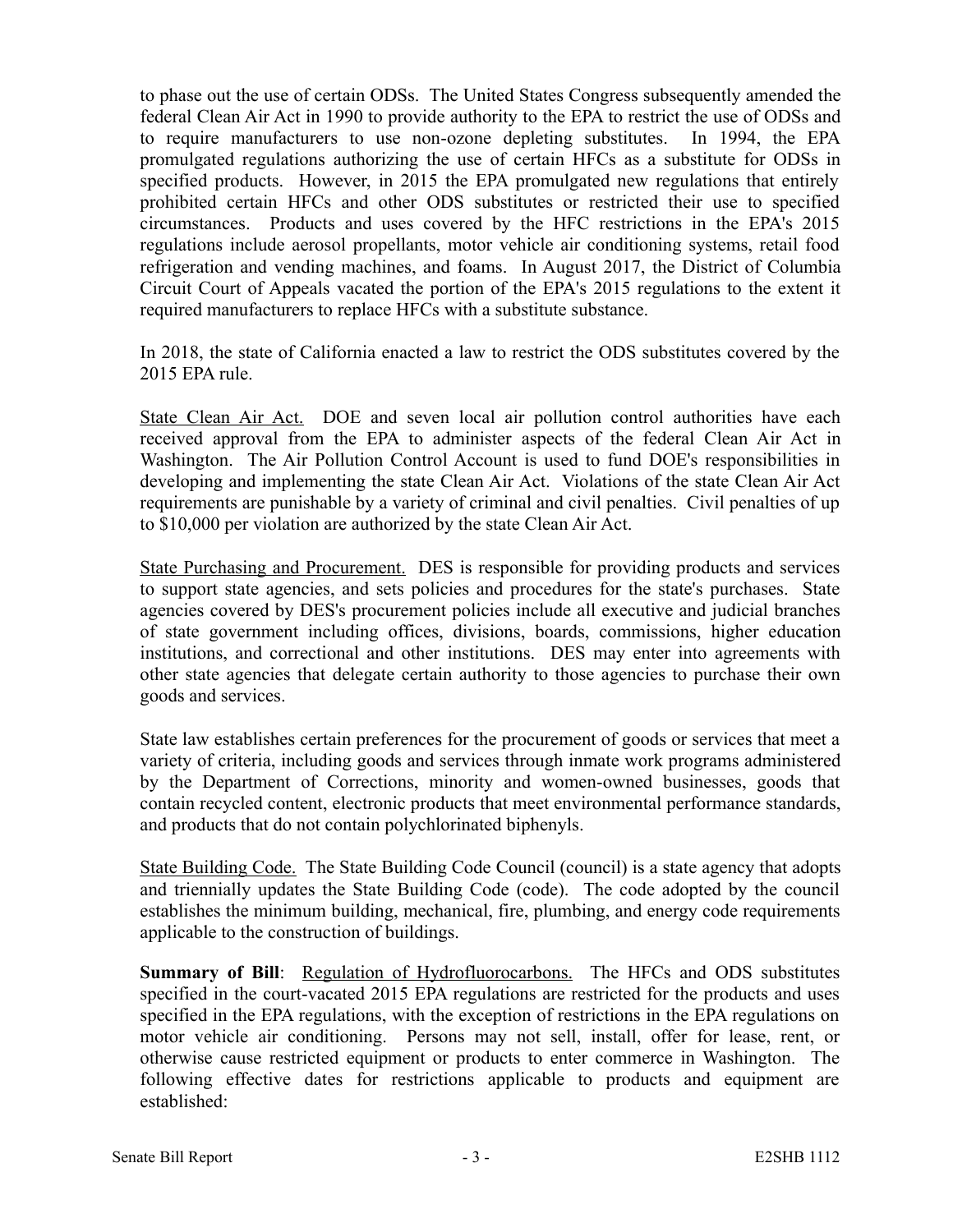- January 1, 2020, for propellants, foam blowing agents such as polyurethane or spray foam, and supermarket systems, stand-alone systems, remote condensing units, and vending machines;
- January 1, 2021, for refrigerated food processing and dispensing equipment, compact residential consumer refrigeration products, polystyrene extruded boardstock and billet, and rigid polyurethane low-pressure two component spray foam;
- January 1, 2022, for residential consumer refrigeration products, except compact and built-in residential consumer refrigeration products;
- January 1, 2023, for built-in consumer refrigeration products and cold storage warehouses; and
- January 1, 2024, for centrifugal chillers and positive displacement chillers.

For any restricted uses covered in the 2015 EPA regulation but not covered by the above list, the effective date of the restrictions is the latter of January 1, 2020, or the effective date of the EPA regulation. Products manufactured prior to the effective date of a restriction may be sold, imported, exported, distributed, installed, and used after the effective date of the restriction, and persons that acquired products or equipment, including commercial refrigeration equipment, prior to the effective date are not required to cease use of restricted types of products or equipment. However, when products are retrofit from using one refrigerant to another, the products may not use a restricted HFC.

For restrictions in the EPA regulation on motor vehicle air conditioning, DOE may adopt rules restricting the uses addressed by the EPA regulation within 12 months of another state's enactment or adoption of such restrictions. These restrictions may address the manufacture, sale, lease, or other introduction into commerce by vehicle manufacturers. Restrictions on the use of ODS substitutes in motor vehicle air conditioning may not take effect prior to the effective date of the restrictions of at least one other state.

DOE must expeditiously propose a draft rule to conform with any future EPA approval of certain previously prohibited HFC blends for foam blowing and spray foam.

DOE may, by rule:

- modify the effective date of prohibitions if it determines that doing so reduces overall risk to human health and the environment and reflects the earliest date that an ODS substitute is available;
- prohibit ODS substitutes if the prohibition reduces overall risk to human health and the environment and lower-risk ODS substitutes are available; and
- add or remove ODS substitutes, use conditions, or use limits on approved substitutes, provided that doing so reduces overall risk to human health and the environment.

Manufacturers of products that contain or use ODS substitutes must disclose the use of the ODS substitutes as follows.

1. In the form of a label on the product or equipment that meets requirements established by DOE by rule. DOE must recognize existing labeling requirements to the extent feasible, must consider labeling requirements of other state building codes and other safety standards, and may not require labeling of aircraft or aircraft components.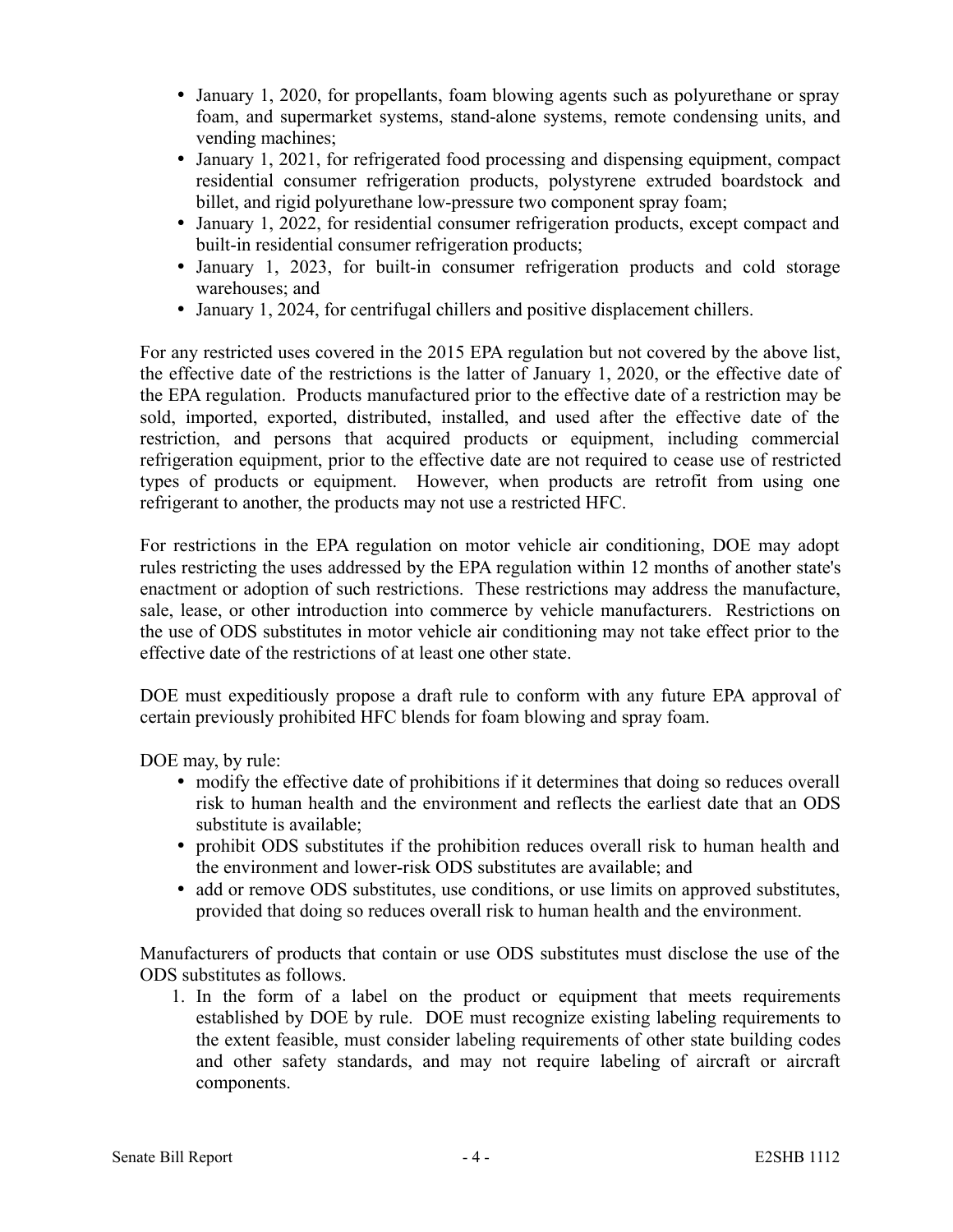2. By submitting information to DOE about the use of ODS substitutes by December 2019, within 120 days of a restriction taking effect, and within 120 days of new products or equipment being introduced that are of a product class that use HFCs.

DOE may adopt rules, and in doing so must seek to be consistent with or the same as the regulations adopted by the federal government or with other states that have adopted restrictions on HFCs and other ODS substitutes. Prior to adopting a rule, DOE must cite the sources of information it relied upon, including peer-reviewed science.

Acceptable uses for ODS substitutes for aircraft maintenance under the vacated EPA regulation must be interpreted by DOE to apply to the production, manufacture, or repair of aircraft, aircraft parts, or aerospace vehicles and components. The compound 2-BTP or other compounds used in aerospace fire extinguishing systems are not considered ODS substitutes subject to state restrictions.

Violations of restrictions on ODS substitutes are subject to criminal and civil penalties under the state Clean Air Act. The Air Pollution Control Account may be used to develop and implement the ODS substitute restrictions.

Other Provisions. DES must establish a purchasing procurement policy favoring HFC-free products, or products that use ODS substitutes with comparatively low global warming potential. Every two years beginning December 1, 2020, DES must submit status reports to the Legislature regarding their implementation of this policy.

The council must adopt rules that permit the use of allowed ODS substitutes and do not require the use of restricted ODS substitutes.

DOE, in consultation with the Utilities and Transportation Commission and the Department of Commerce, must complete a study on how to increase the use of low global warming potential HFCs in mobile sources, utility equipment, and consumer appliances, and how to reduce the use of other HFCs. DOE must submit a report to the Legislature by December 1, 2020, including recommendations for incentivizing or providing grants to eliminate legacy uses of restricted HFCs or uses of unrestricted HFCs.

A severability clause is included.

## **Appropriation**: None.

**Fiscal Note**: Available.

# **Creates Committee/Commission/Task Force that includes Legislative members**: No.

**Effective Date**: Ninety days after adjournment of session in which bill is passed.

**Staff Summary of Public Testimony on Engrossed Second Substitute House Bill (Environment, Energy & Technology)**: PRO: This is a bill with a great impact on greenhouse gas reduction at a very low cost. Safe alternatives for HFCs are available and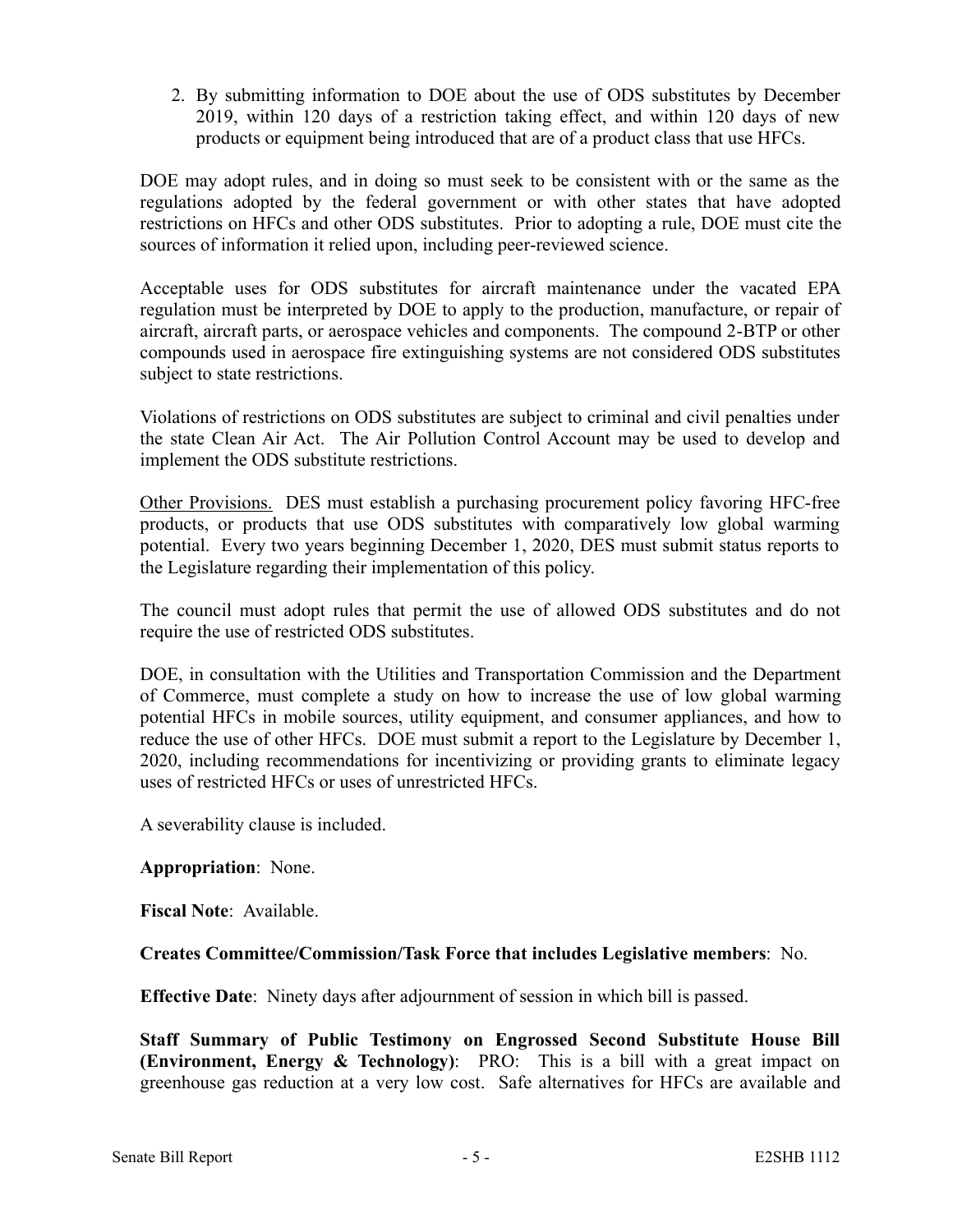comparable in cost. The global warming potential of HFCs can range from 1000 to 10,000 times that of carbon dioxide.

For manufacturers, the bill creates a reasonable and predictable transition away from HFCs. The bill is similar to efforts in California, New York, and others. The dates were founded in the national discussion in 2015 and the transition has already begun. The bill provides the right timeline to do this transition the right way and it has wide bipartisan support, which is rare for a climate change bill.

CON: Air conditioning contractors and the food industry are opposed to the bill, unless the restrictions are delayed for two years. There are several concerns about cost, safety, availability, and affordability. The substitutes for refrigerants are highly flammable and equipment operators need to be properly trained. Extending the timeline will allow the market to be ready and for businesses to be better prepared.

Rather than avoid a patchwork state-by-state approach, the restrictions should be implemented through federal regulation.

OTHER: A little more time for adequate supply would make contractors feel like they can do the best job for their customers.

**Persons Testifying (Environment, Energy & Technology)**: PRO: Representative Joe Fitzgibbon, Prime Sponsor; Marty Loesch, Honeywell; Phyllis Farrell, League of Women Voters; Kevin Messner, Association of Home Appliance Manufacturers.

CON: Carolyn Logue, Washington Food Industry Association and Washington Air Conditioning Contractors Association; Melissa Olson-Frause, President, Washington Air Conditioning Contractors Association; Jeff DeVere, Arkema Inc. and Mexichem Fluor.

OTHER: Kathleen Collins, Sheet Metal and Air Conditioning Contractors of Western Washington.

**Persons Signed In To Testify But Not Testifying (Environment, Energy & Technology)**: No one.

**Staff Summary of Public Testimony on Engrossed Second Substitute House Bill (Ways & Means)**: *The committee recommended a different version of the bill than what was heard.*  PRO: This bill creates a reasonable and predictable transition for industry to shift to alternatives. Having timeframes and standards similar to other states maintains certainty for businesses. HFCs are thousands of times more potent than carbon dioxide in terms of greenhouse gas impact on climate. This bill is necessary to mitigate against this risk.

CON: The time frames in the bill go into effect too soon. Industry needs more time to adequately make the transition. We need a year delay in implementation. An effective date of 8 months is too soon. We are asking for two years of delay, with a year for phase-out.

OTHER: We support the reduction of HFCs, and could change our position to PRO if we could get an amendment regarding labeling requirements.